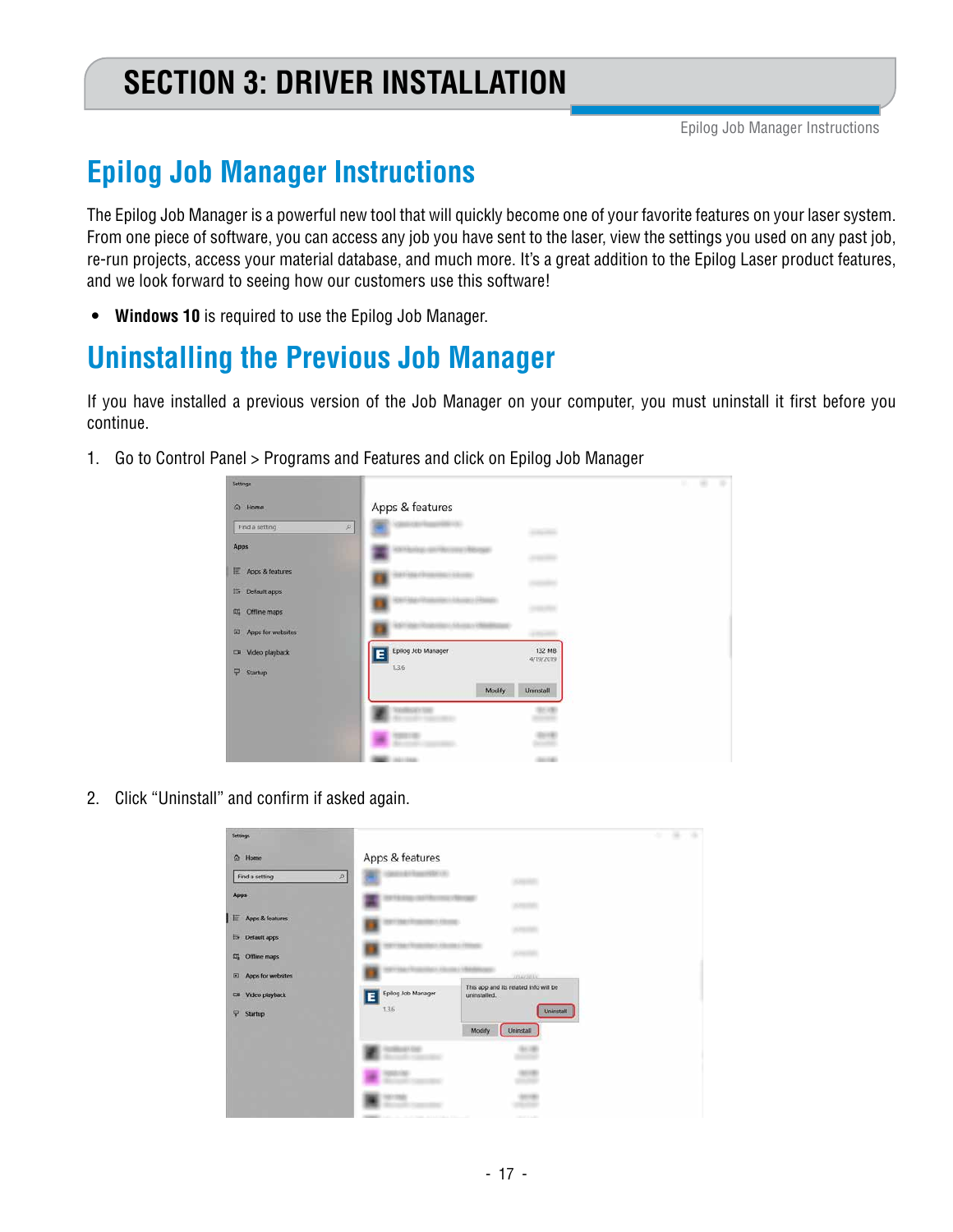Uninstalling the Previous Job Manager

3. Select "Remove all components" and then click "Next".



4. Click "Uninstall".

| Maintain Epilog Job Manager                                                                                                                                                                        |        |
|----------------------------------------------------------------------------------------------------------------------------------------------------------------------------------------------------|--------|
| Ready to Uninstall                                                                                                                                                                                 |        |
| Setup is now ready to begin removing Epilog Job Manager from your computer.<br>The program directory C:\Epilog Laser\ User will be deleted completely, including all content<br>in that directory! |        |
|                                                                                                                                                                                                    |        |
|                                                                                                                                                                                                    |        |
|                                                                                                                                                                                                    |        |
|                                                                                                                                                                                                    | Cancel |
| <b>Uninstall</b>                                                                                                                                                                                   |        |

5. Click Finish to complete the uninstallation of the previous Job Manager.

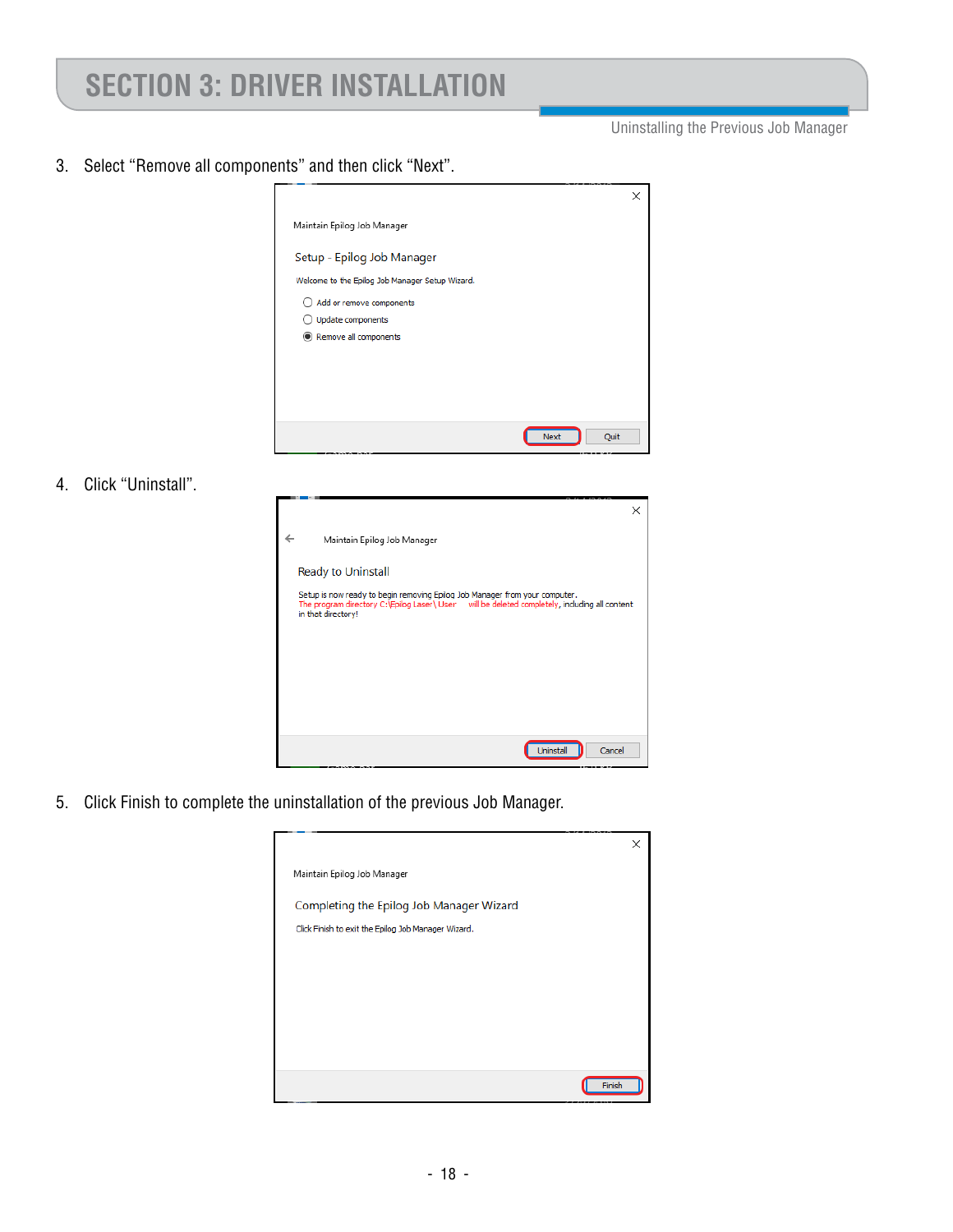# **How to Install the Epilog Software Suite**

- 1. Go to epiloglaser.com/drivers and select the Epilog FiberMark S2. Then under the Epilog Software Suite, click on the download button to download the installation file.
- 2. The installation file will download as a .zip folder that will need to be extracted. Right click the folder and click "Extract All". Once finished, double click on the **EpilogSuite** file.



**Note:** Make sure that the "Ghostscript" folder included in the download is always in the same location as your Epilog Suite installation file, or the installation will not be able to complete.

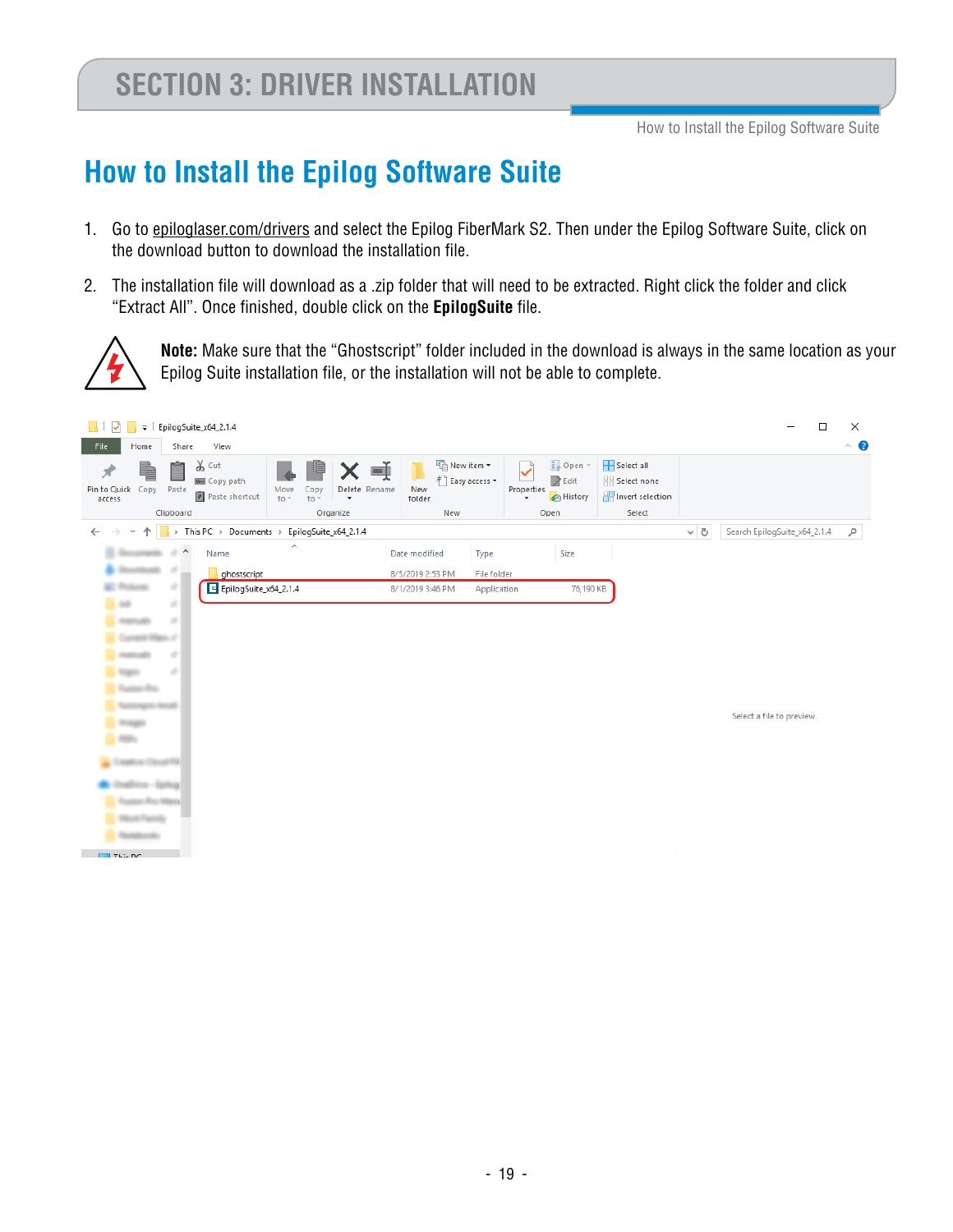How to Install the Epilog Software Suite

3. A welcome screen appears, click **Next.**

|                                                    | × |  |
|----------------------------------------------------|---|--|
| Epilog Software Suite Setup                        |   |  |
| Setup - Epilog Software Suite                      |   |  |
| Welcome to the Epilog Software Suite Setup Wizard. |   |  |
|                                                    |   |  |
|                                                    |   |  |
|                                                    |   |  |
|                                                    |   |  |
|                                                    |   |  |
|                                                    |   |  |
|                                                    |   |  |
|                                                    |   |  |
| Quit<br><b>Next</b>                                |   |  |

4. Select a directory location for the installation file and click **Next.**

|                                                                             | ×      |
|-----------------------------------------------------------------------------|--------|
| $\leftarrow$<br>Epilog Software Suite Setup                                 |        |
| <b>Installation Folder</b>                                                  |        |
| Please specify the directory where Epilog Software Suite will be installed. |        |
| C: \Epilog Laser \Username                                                  | Browse |
|                                                                             |        |
|                                                                             |        |
|                                                                             |        |
|                                                                             |        |
|                                                                             |        |
|                                                                             |        |
|                                                                             |        |
|                                                                             |        |
|                                                                             |        |
|                                                                             |        |
| <b>Next</b>                                                                 | Cancel |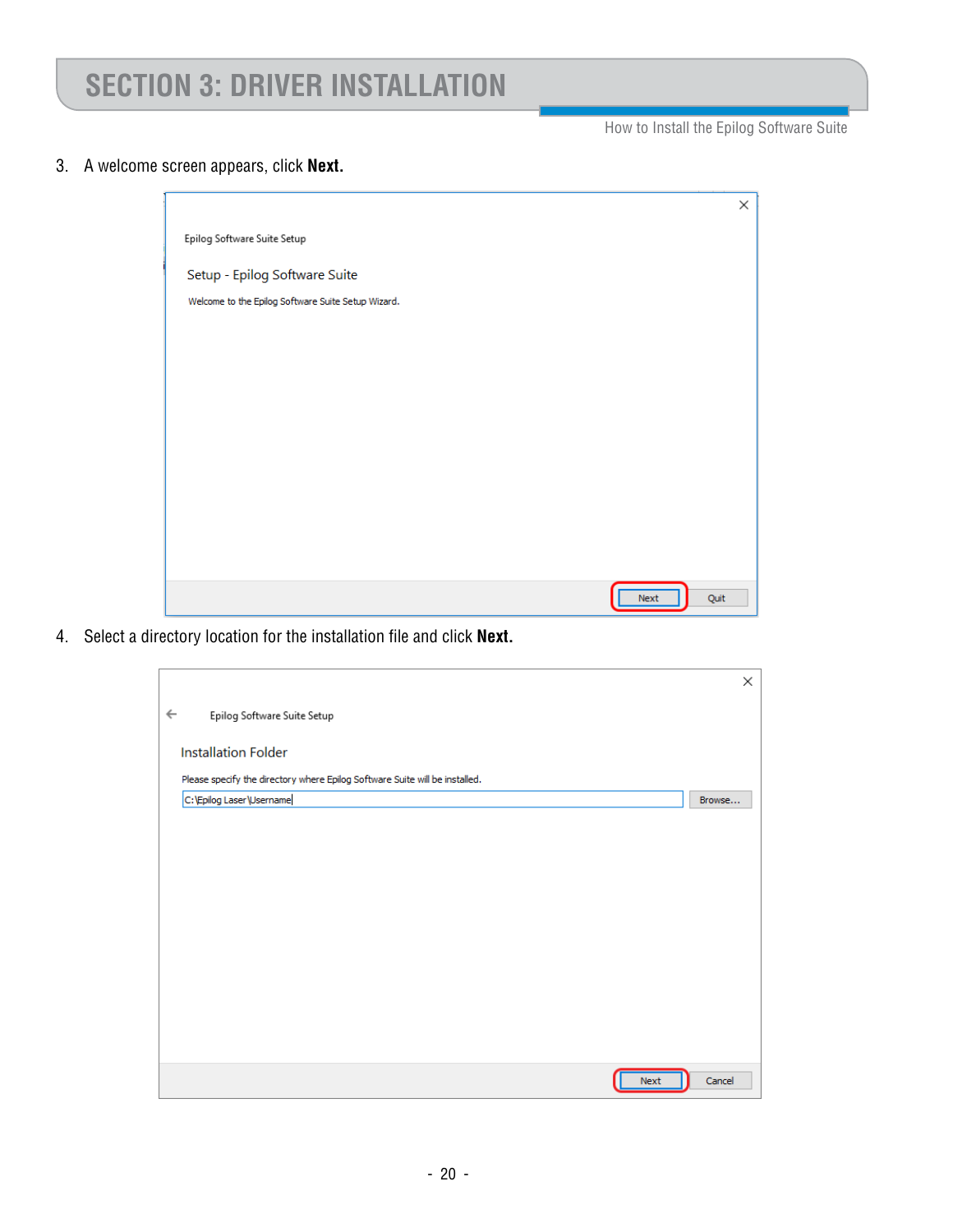How to Install the Epilog Software Suite

5. Read and accept the license agreements and click **Next.** 

|                                                                                                                                                                                                           | $\times$ |
|-----------------------------------------------------------------------------------------------------------------------------------------------------------------------------------------------------------|----------|
| $\leftarrow$<br>Epilog Software Suite Setup                                                                                                                                                               |          |
| License Agreement                                                                                                                                                                                         |          |
| Please read the following license agreements. You must accept the terms contained in these agreements before continuing with the<br>installation.                                                         |          |
| OpenCV BSDL                                                                                                                                                                                               |          |
| <b>Libzip BSDL</b>                                                                                                                                                                                        |          |
| <b>Epilog EULA</b>                                                                                                                                                                                        |          |
| <b>OpenCV License</b><br>By downloading, copying, installing or using the software you agree to this license.<br>If you do not agree to this license, do not download, install, copy or use the software. |          |
| License Agreement For                                                                                                                                                                                     |          |
| Open Source Computer Vision Library<br>(3-clause BSD License)                                                                                                                                             |          |
| Redistribution and use in source and binary forms, with or without modification, are permitted provided that the following<br>conditions are met:                                                         |          |
| . Redistributions of source code must retain the above convright notice, this list of conditions and the following<br>1 accept the licenses.<br>I do not accept the licenses.                             |          |
| Cancel<br>Next                                                                                                                                                                                            |          |

6. Click **Next** to use the default start menu, or choose a start menu name of your choice.

|                                                                                                                                       | $\times$ |
|---------------------------------------------------------------------------------------------------------------------------------------|----------|
| $\leftarrow$<br>Epilog Software Suite Setup                                                                                           |          |
|                                                                                                                                       |          |
| <b>Start Menu shortcuts</b>                                                                                                           |          |
| Select the Start Menu in which you would like to create the program's shortcuts. You can also enter a name to create a new directory. |          |
| Epilog Laser                                                                                                                          |          |
| Accessibility                                                                                                                         |          |
| Accessories<br><b>Administrative Tools</b>                                                                                            |          |
| Maintenance                                                                                                                           |          |
| Startup                                                                                                                               |          |
| <b>System Tools</b><br><b>Windows PowerShell</b>                                                                                      |          |
|                                                                                                                                       |          |
|                                                                                                                                       |          |
|                                                                                                                                       |          |
|                                                                                                                                       |          |
|                                                                                                                                       |          |
|                                                                                                                                       |          |
|                                                                                                                                       |          |
|                                                                                                                                       |          |
| Cancel<br>Next                                                                                                                        |          |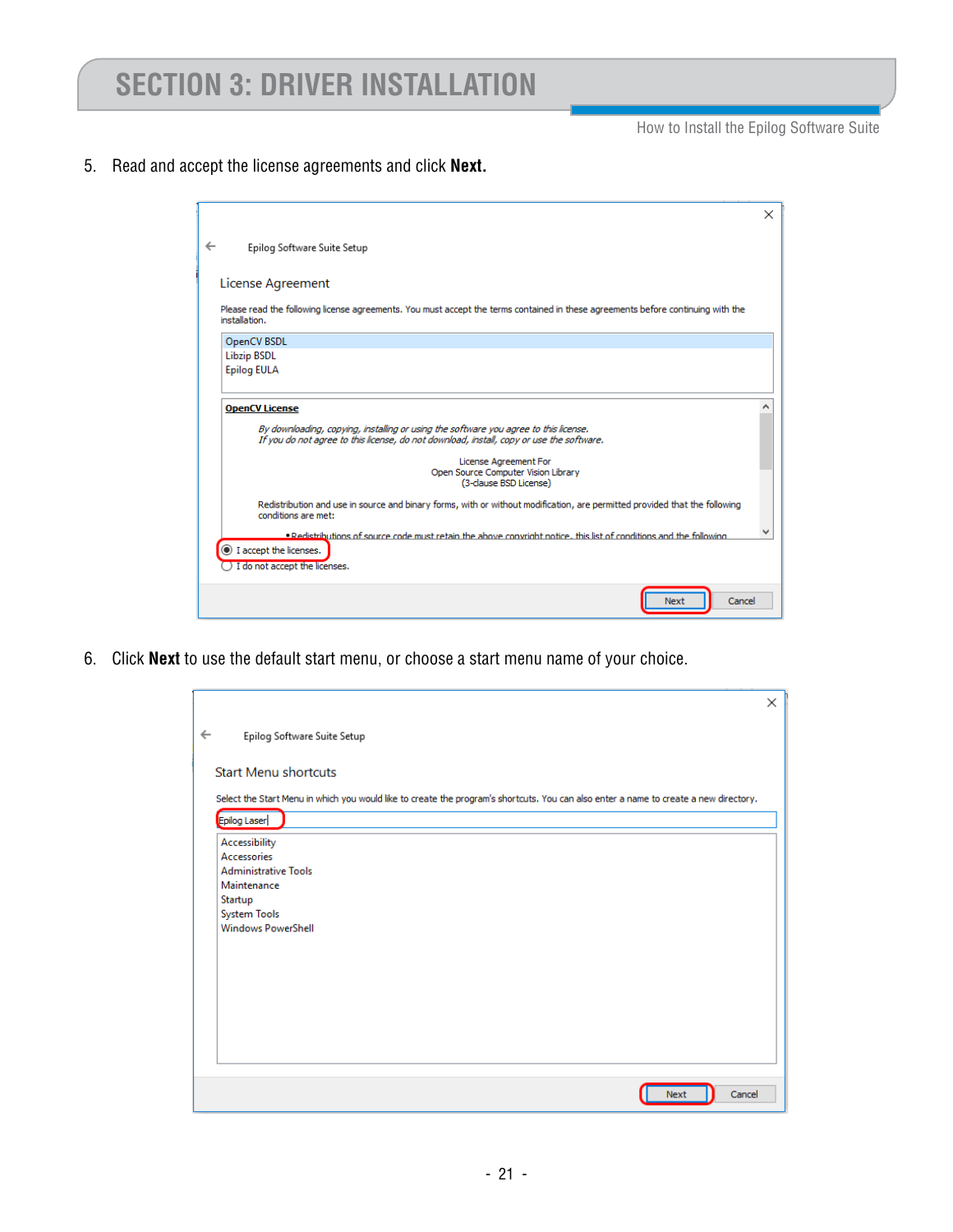How to Install the Epilog Software Suite

#### 7. Click **Install** to begin the installation.

|                                                                                                                                | × |
|--------------------------------------------------------------------------------------------------------------------------------|---|
| $\leftarrow$<br>Epilog Software Suite Setup                                                                                    |   |
| Ready to Install                                                                                                               |   |
| Setup is now ready to begin installing Epilog Software Suite on your computer. Installation will use 219.42 MiB of disk space. |   |
|                                                                                                                                |   |
|                                                                                                                                |   |
|                                                                                                                                |   |
|                                                                                                                                |   |
|                                                                                                                                |   |
|                                                                                                                                |   |
|                                                                                                                                |   |
|                                                                                                                                |   |
| Cancel<br><b>Install</b>                                                                                                       |   |

8. The Epilog Software Suite will begin installing, during the installation a dialog box will pop up to also install the AGPL Ghostscript Package, click **Next.**

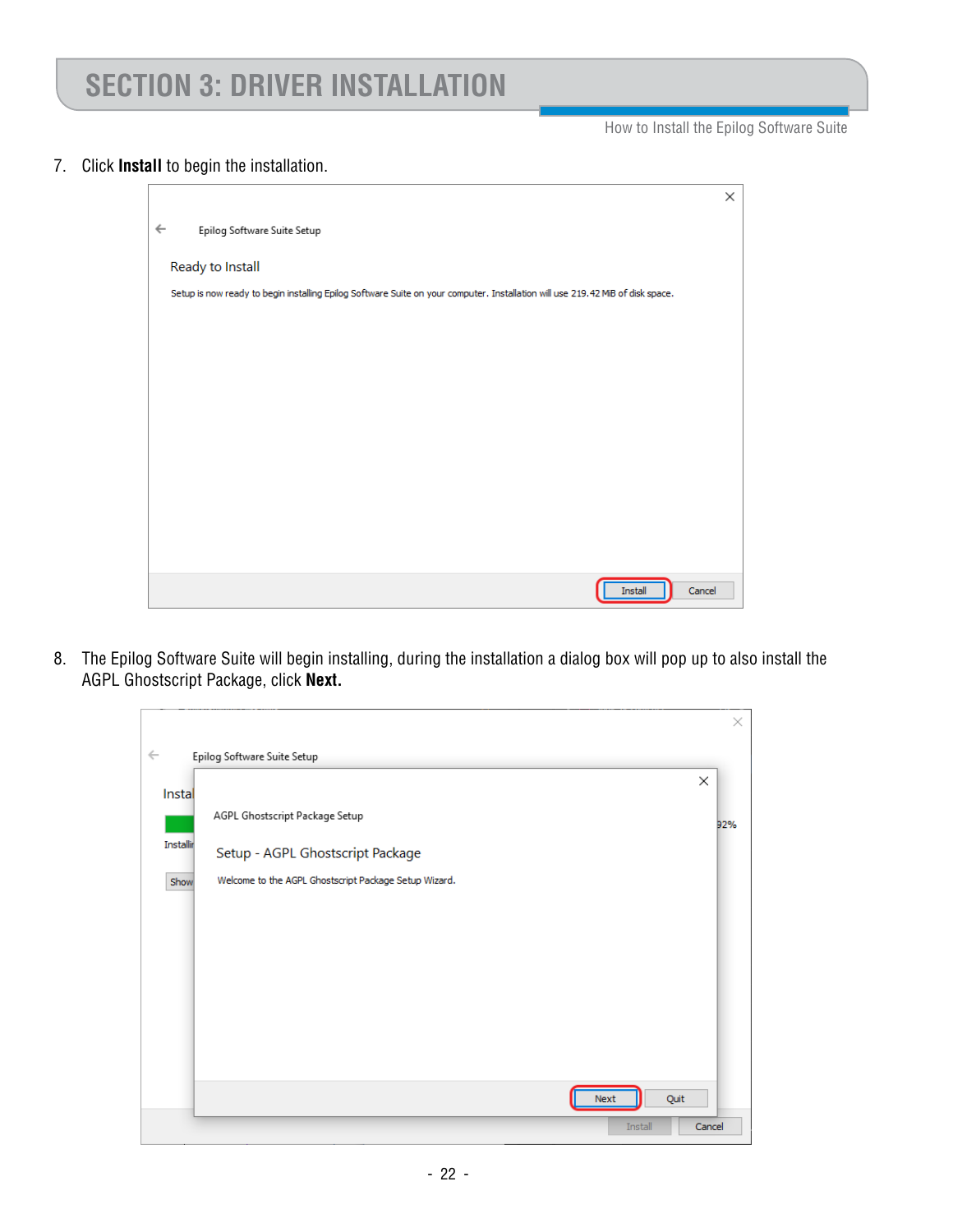How to Install the Epilog Software Suite

9. Read and accept the AGPL Ghostscript License Agreement, then click **Next.**



10. Click **Finish** to complete the AGPL Ghostscript installation and resume the Epilog Software Suite installation.

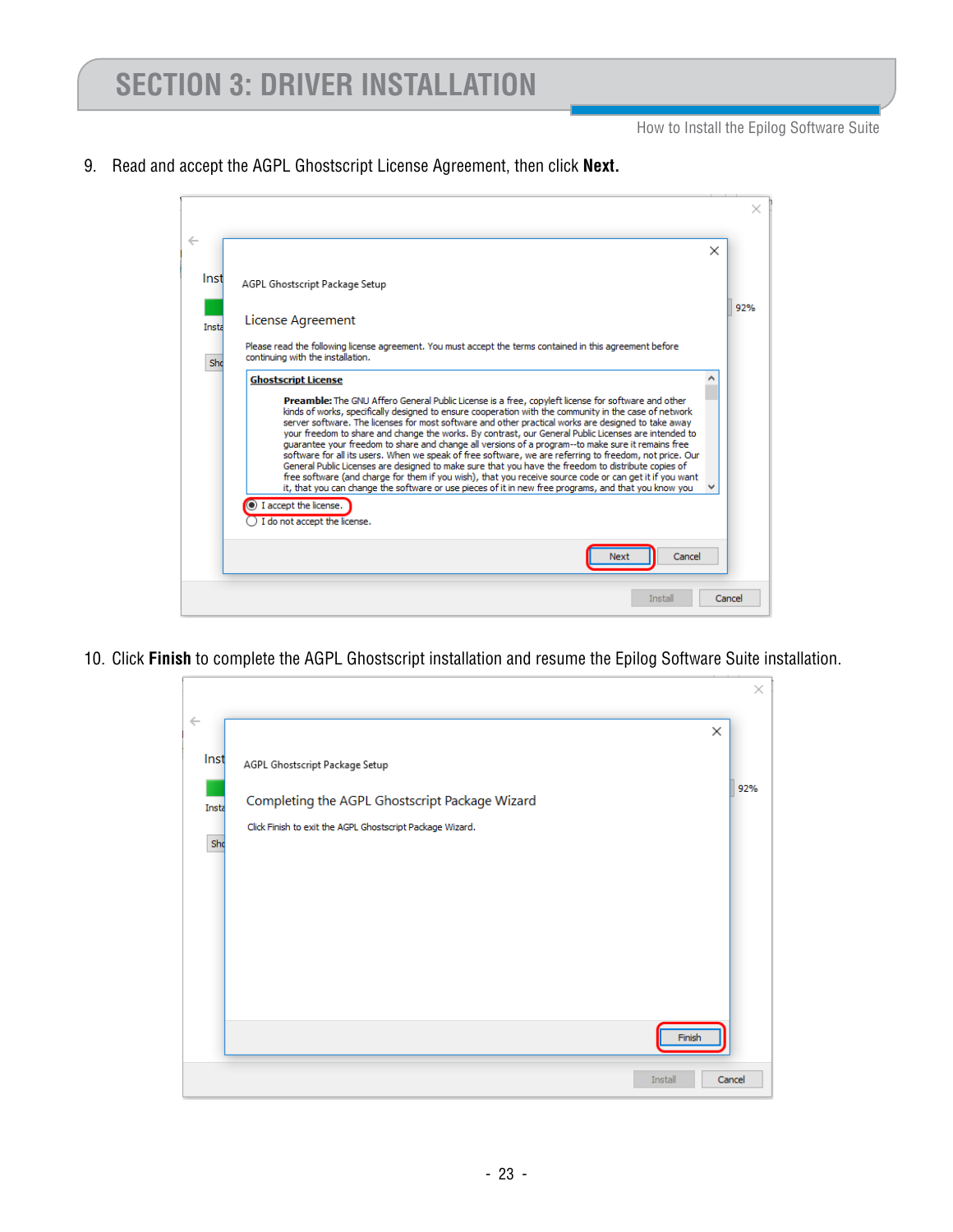How to Install the Epilog Software Suite

11. Select whether or not you want to run the program now. Click **Finish** to complete the installation.



12. An icon for the Job Manager will be automatically added to your Desktop. You are now ready to use the Job Manager.

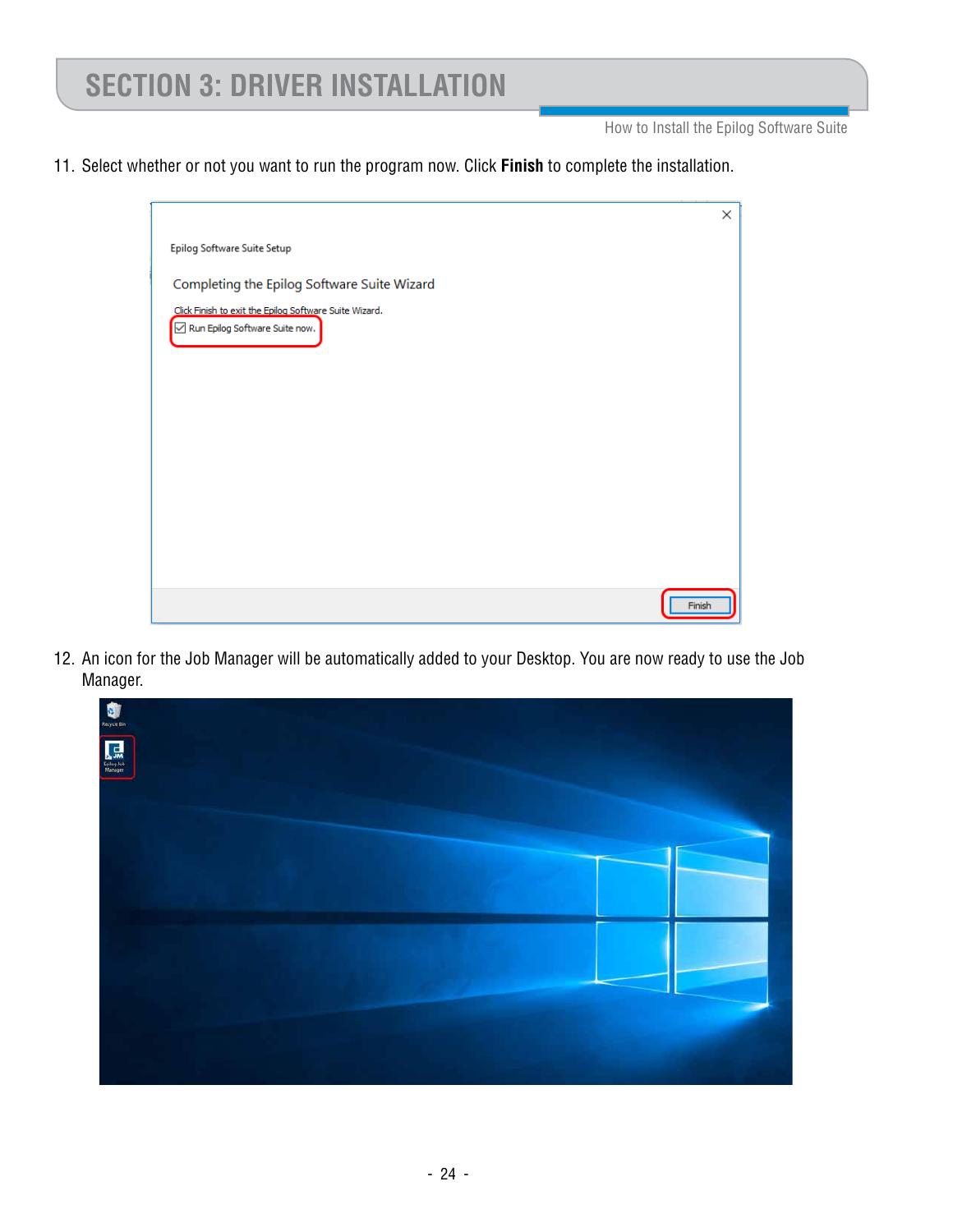## **Windows 10: Ethernet Installation**

#### **Set Up TCP/IP Address in the Computer**

Go to your Network and Sharing Center in your computer's Control Panel.

1. Click **Change Adapter Settings.** 



2. Right click **Local Area Connection**, then click **Properties.**

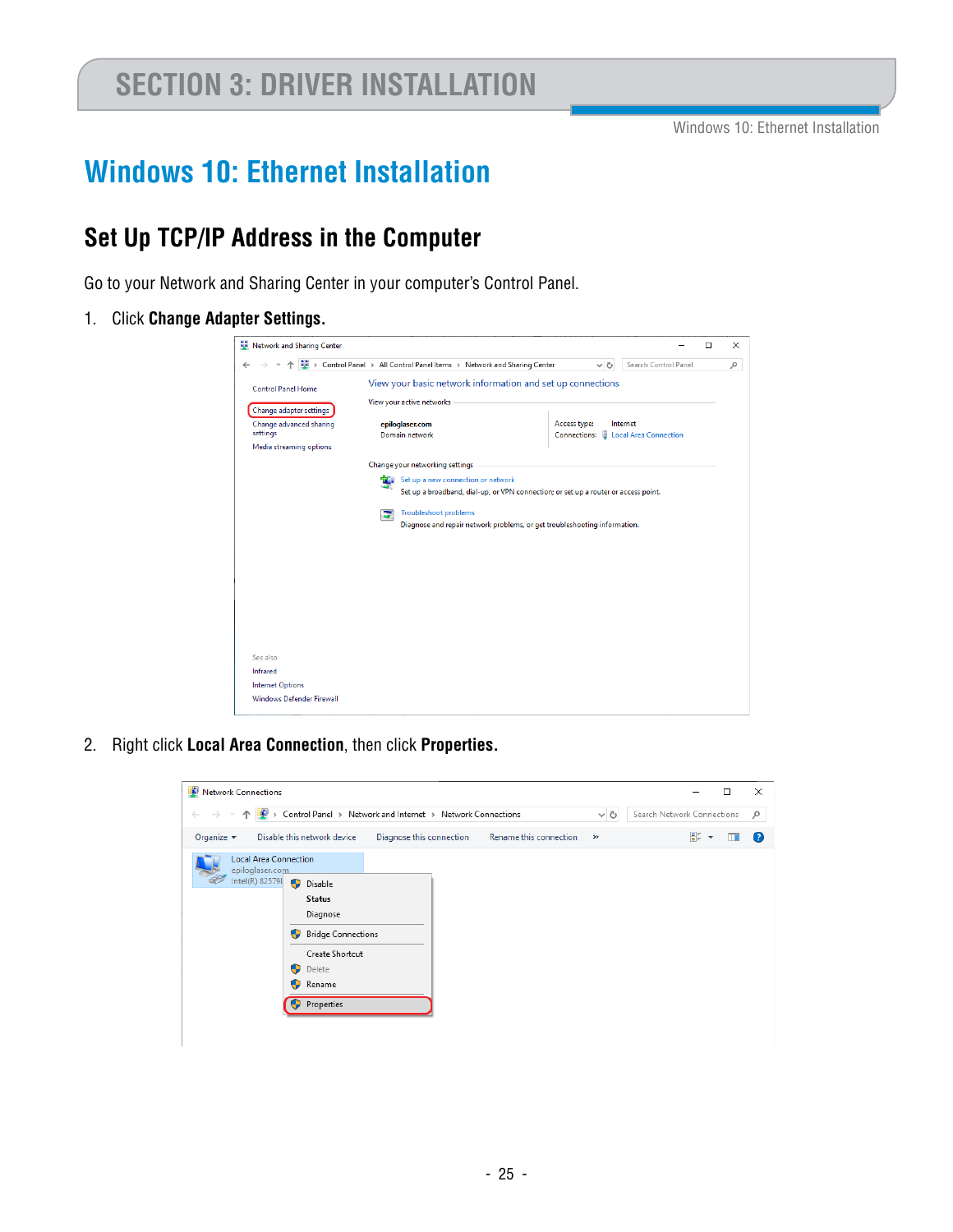Windows 10: Ethernet Installation

3. Select **Internet Protocol Version 4 (TCP/IP).** Make sure you do not select Version 6. Then click **Properties.**



4. Select **Use the following IP Address.** Type in the following IP Address: **192.168.3.3.** 



This number is not an error; the last digit of the IP address in **this window must be different than the IP address you set in the laser.** 

5. Type in a Subnet Mask of **255.255.255.0**, then click **OK.**

| General                                   |                                                                                                                                                   |
|-------------------------------------------|---------------------------------------------------------------------------------------------------------------------------------------------------|
| for the appropriate IP settings.          | You can get IP settings assigned automatically if your network supports<br>this capability. Otherwise, you need to ask your network administrator |
| Obtain an IP address automatically        |                                                                                                                                                   |
| O Use the following IP address:           |                                                                                                                                                   |
| IP address:                               | 192.168.3.3                                                                                                                                       |
| Subnet mask:                              | 255.255.255.0                                                                                                                                     |
| Default gateway:                          |                                                                                                                                                   |
| Obtain DNS server address automatically   |                                                                                                                                                   |
| O Use the following DNS server addresses: |                                                                                                                                                   |
| Preferred DNS server:                     |                                                                                                                                                   |
| Alternate DNS server:                     |                                                                                                                                                   |
| Validate settings upon exit               | Advanced                                                                                                                                          |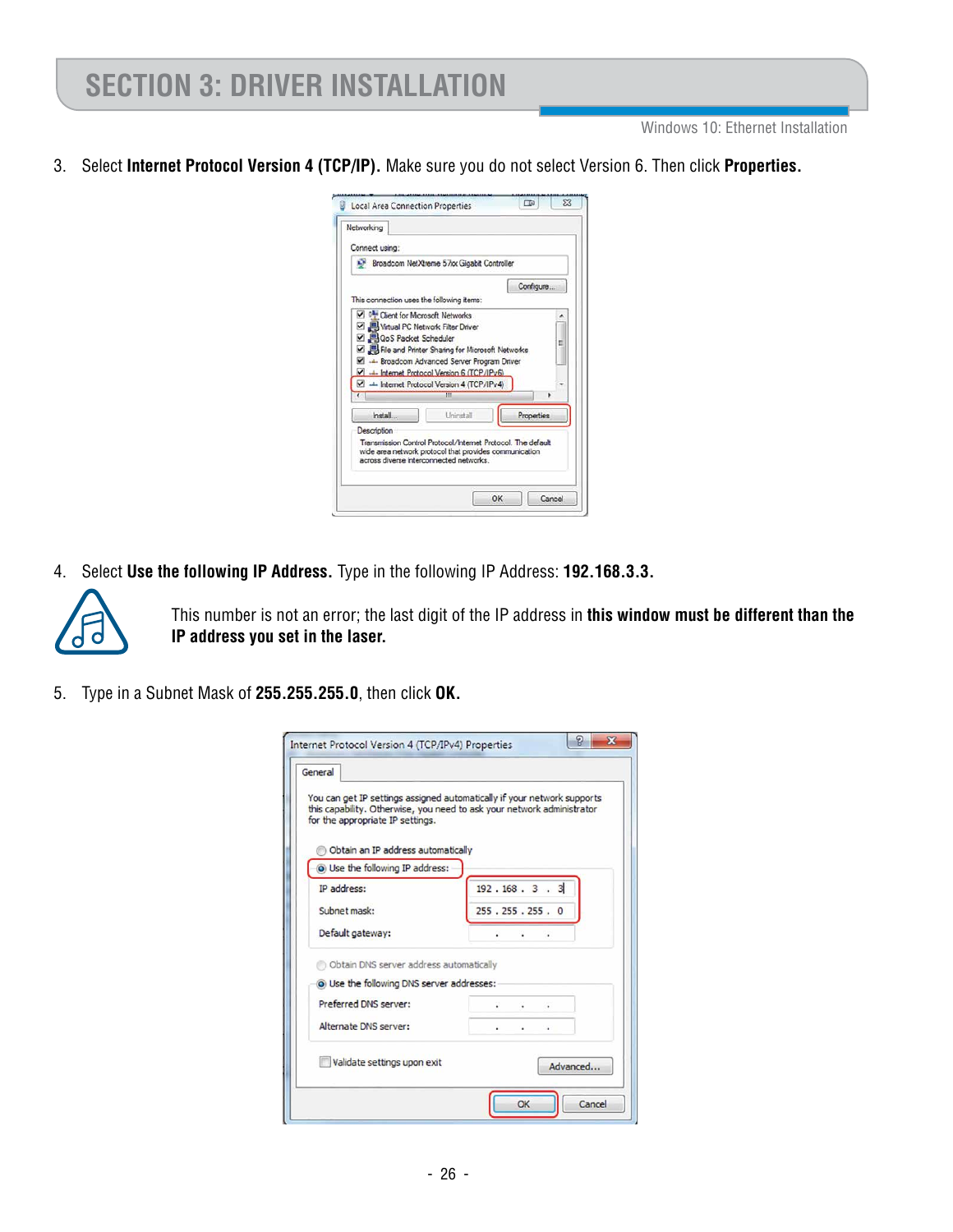### **Windows 10: USB Installation**

To prepare your computer for USB installation, the IP Address under your Internet Protocol properties should be set to "Obtain an IP address automatically."

| General Alternate Configuration                                                                                                                                                       |                                 |                          |                                                                                                                                                                                                                                                                                                                                                                                                                                       |          |
|---------------------------------------------------------------------------------------------------------------------------------------------------------------------------------------|---------------------------------|--------------------------|---------------------------------------------------------------------------------------------------------------------------------------------------------------------------------------------------------------------------------------------------------------------------------------------------------------------------------------------------------------------------------------------------------------------------------------|----------|
| You can get IP settings assigned automatically if your network supports<br>this capability. Otherwise, you need to ask your network administrator<br>for the appropriate IP settings. |                                 |                          |                                                                                                                                                                                                                                                                                                                                                                                                                                       |          |
|                                                                                                                                                                                       |                                 |                          |                                                                                                                                                                                                                                                                                                                                                                                                                                       |          |
| O Obtain an IP address automatically                                                                                                                                                  |                                 |                          |                                                                                                                                                                                                                                                                                                                                                                                                                                       |          |
| Use the following IP address:                                                                                                                                                         |                                 |                          |                                                                                                                                                                                                                                                                                                                                                                                                                                       |          |
| IP address:                                                                                                                                                                           | The contract of the contract of |                          |                                                                                                                                                                                                                                                                                                                                                                                                                                       |          |
| Subnet mask:                                                                                                                                                                          |                                 | the contract of the con- |                                                                                                                                                                                                                                                                                                                                                                                                                                       |          |
| Default gateway:                                                                                                                                                                      |                                 |                          | $\begin{array}{cccccccccccccc} \mathbf{1} & \mathbf{1} & \mathbf{1} & \mathbf{1} & \mathbf{1} & \mathbf{1} & \mathbf{1} & \mathbf{1} & \mathbf{1} & \mathbf{1} & \mathbf{1} & \mathbf{1} & \mathbf{1} & \mathbf{1} & \mathbf{1} & \mathbf{1} & \mathbf{1} & \mathbf{1} & \mathbf{1} & \mathbf{1} & \mathbf{1} & \mathbf{1} & \mathbf{1} & \mathbf{1} & \mathbf{1} & \mathbf{1} & \mathbf{1} & \mathbf{1} & \mathbf{1} & \mathbf{1} &$ |          |
| O Obtain DNS server address automatically                                                                                                                                             |                                 |                          |                                                                                                                                                                                                                                                                                                                                                                                                                                       |          |
| Use the following DNS server addresses:                                                                                                                                               |                                 |                          |                                                                                                                                                                                                                                                                                                                                                                                                                                       |          |
| Preferred DNS server:                                                                                                                                                                 | the contract of the con-        |                          |                                                                                                                                                                                                                                                                                                                                                                                                                                       |          |
| Alternate DNS server:                                                                                                                                                                 | The control of the control      |                          |                                                                                                                                                                                                                                                                                                                                                                                                                                       |          |
| Validate settings upon exit                                                                                                                                                           |                                 |                          |                                                                                                                                                                                                                                                                                                                                                                                                                                       | Advanced |

The IP Address on your machine should also match the IP Address on the Job Manager. **For more information, see "USB Connection" on page 15.**

#### **Troubleshooting the Job Manager**

If you were unable to install the Job Manager, it's possible that your Anti-Virus software is blocking installation. To disable Symantec Anti-Virus software, choose **Options**. Other anti-virus packages should have something similar to Symantec.

|                                                                    | <b>Status</b> |                                                                                                                                           | Help    |
|--------------------------------------------------------------------|---------------|-------------------------------------------------------------------------------------------------------------------------------------------|---------|
| <b>Status</b><br><b>Scan for Threats</b><br><b>Change Settings</b> |               | Virus and Spyware Protection definitions are out of date.<br>Click For to update protection definitions for Virus and Spyware Protection. | Fix     |
| <b>View Quarantine</b><br><b>View Logs</b>                         |               | The following Symantec Security components are installed on your computer:                                                                |         |
| LiveUpdate                                                         | Definitions:  | <b>Virus and Spyware Protection</b><br>Protects against viruses, malware, and spyware<br>Tuesday, January 24, 2012 rB                     | Options |
|                                                                    |               |                                                                                                                                           |         |

Disable all Virus and Spyware Protection Features. After the Job Manager has been installed go back into your Anti-Virus